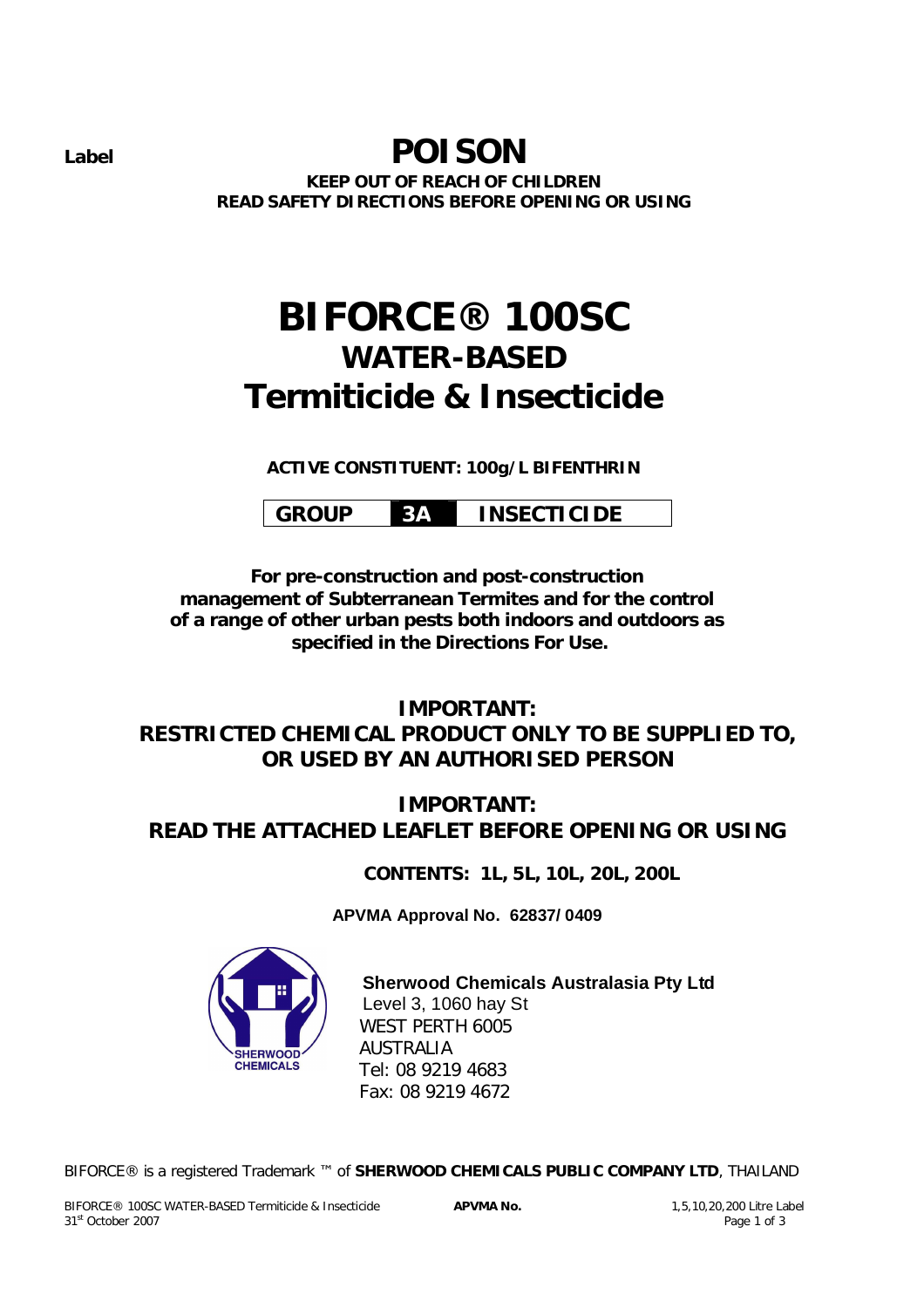# **CONDITIONS OF USE BY AUTHORISED PERSONS**

The Pest Control Operator must be licensed under state legislation.

For pre-construction termite treatments, the Pest Control Operator must notify site supervisor, if any, and workers who come into contact with uncovered treated soil prior to laying the moisture membrane, to wear appropriate personal protective equipment and to observe re-entry requirements. (For personal protective equipment, refer to "SAFETY DIRECTIONS", and for re-entry refer to "PRECAUTIONS RE-ENTRY PERIODS" below).

## **PRECAUTIONS AND RE-ENTRY PERIODS**

DO NOT spray into the air or directly on humans, pets or animals. Avoid contact with food, food utensils or preparation surfaces.

## **Re-entry period**

*Pre-construction:* Re-entry - **DO NOT** allow entry into uncovered treated areas until the spray has dried. When prior entry is necessary, wear cotton overalls buttoned to the neck, wrist and elbow–length PVC, neoprene or nitrile gloves and chemical resistant footwear. Clothing must be laundered after each day's use.

*Post-Construction and urban pest control:* **Re-entry DO NOT** allow people and pets to enter treated areas until the spray has dried. When prior entry is necessary, wear cotton overalls buttoned to the neck, wrist and elbow–length PVC, neoprene or nitrile gloves and chemical resistant footwear. Clothing must be laundered after each day's use.

## **STORAGE, SPILLAGE AND DISPOSAL**

Store in closed original container, in a cool, well-ventilated area away from children, animals, food and feedstuffs. DO NOT store for prolonged periods in direct sunlight. In case of spillage, confine and absorb spilled product with absorbent material such as sand, clay or cat litter. Dispose of waste as indicated below or according to the Australian Standard AS 2507 – Storage and Handling of Pesticides. DO NOT allow spilled product to enter sewers, drains, creeks or any other waterways.

**For REFILLABLE containers:** Empty contents fully into application equipment. Close all valves and return to point of supply for refill or storage.

## **For 1 L, 5 L, 10L, 20 L Containers**

Triple or preferably pressure rinse containers before disposal. Add rinsings to spray tank. DO NOT dispose of undiluted chemicals on-site. If recycling, replace cap and return clean containers to recycler or designated collection point. If not recycling, break, crush or puncture and bury empty containers in a local authority landfill. If no landfill is available, bury the containers below 500 mm in a disposal pit specifically marked and set up for this purpose clear of waterways, vegetation and tree roots. Empty containers and product should not be burnt. DO NOT bury waste or surplus product. Dispose of undiluted waste by either dilution and use according to the Directions for Use or returning to the point of purchase in the original container for controlled disposal. Dispose of diluted surplus product by using according to the Directions for Use. DO NOT re-use empty container.

## **Envirodrum (200L)**

Store the original sealed Envirodrum in a cool well-ventilated area. DO NOT store for prolonged periods in direct sunlight. DO NOT tamper with the Micro Matic valve or the security seal. DO NOT contaminate the Envirodrum with water or any foreign matter. After each use of the product, please ensure that the Micro Matic coupler delivery system and hoses are disconnected, triple rinsed with clean water and drained accordingly. When the contents of the Envirodrum have been used, please return the Envirodrum to the point of purchase. The Envirodrum remains the property of Sherwood Chemicals.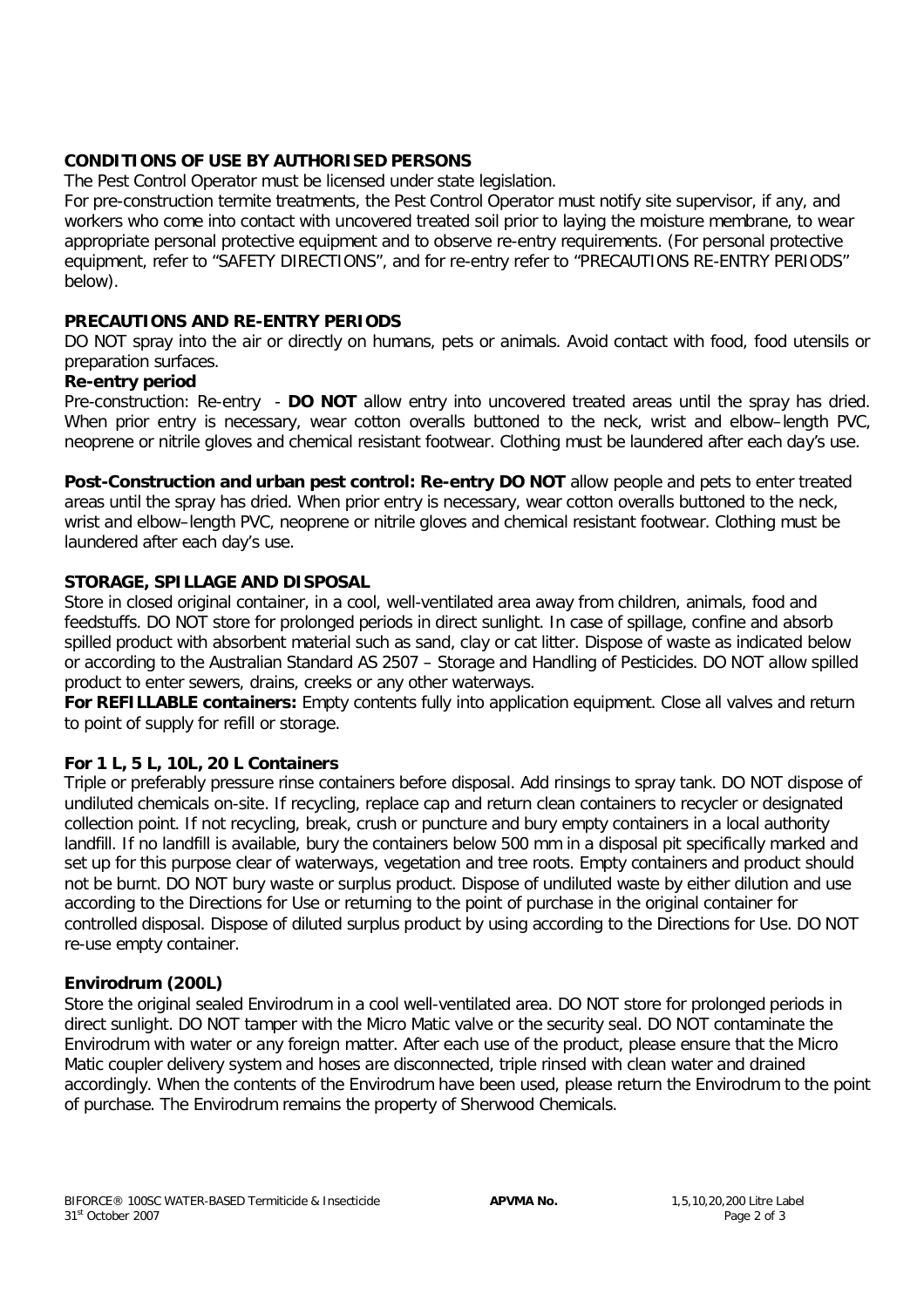## **SAFETY DIRECTIONS**

Poisonous if swallowed. Will damage the eyes and will irritate the skin. Avoid contact with eyes and skin. DO NOT inhale vapour or spray. When opening the container and preparing spray, wear cotton overalls buttoned to the neck and wrist, a washable hat, elbow-length PVC, neoprene or nitrile gloves, face shield or goggles and chemical resistant footwear. When using prepared spray, wear cotton overalls buttoned to the neck and wrist, a washable hat, elbow-length PVC, neoprene or nitrile gloves, face shield or goggles and chemical resistant footwear. When using in enclosed areas, wear cotton overalls buttoned to the neck and wrist, a washable hat, elbow-length PVC, neoprene or nitrile gloves, face shield or goggles and chemical resistant footwear and half-face respirator with the combined dust and gas cartridge. If clothing becomes contaminated with product or wet with spray, remove clothing immediately. If product or spray on skin, immediately wash area with soap and water. If product in eyes, wash it out immediately with water. After use and before eating, drinking or smoking, wash hands, arms and face thoroughly with soap and water. Thoroughly ventilate treated areas before reoccupying. After each day's use, wash gloves, face shield or goggles, respirator (if rubber wash with detergent and warm water) and contaminated clothing.

## **FIRST AID**

If poisoning occurs, contact a doctor or Poisons Information Centre on 131126. See additional information on the **Material Safety Data Sheet.**

## **MATERIAL SAFETY DATA SHEET.**

Additional information is listed in the Material Safety Data Sheet (MSDS). A Material Safety Data Sheet for BIFORCE® 100SC WATER-BASED TERMITICIDE & INSECTICIDE is available from Sherwood on request. Call Customer Service on 0421 667 972

## **CONDITIONS OF SALE:**

The use of BIFORCE® 100SC WATER-BASED TERMITICDE & INSECTICDE being beyond the control of the manufacturer, no warranty expressed or implied is given by Sherwood Chemicals., regarding its suitability, fitness or efficiency for any purpose for which it is used by the buyer, whether in accordance with the directions or not and Sherwood Chemicals accepts no responsibility for any consequence whatsoever resulting from the use of this product.

**Batch No:**

**Date of Manufacture:**

| <b>APVMA Approval No.:</b> | 1L          |
|----------------------------|-------------|
|                            | <b>5L</b>   |
|                            | 10L         |
|                            | <b>20L</b>  |
|                            | <b>200L</b> |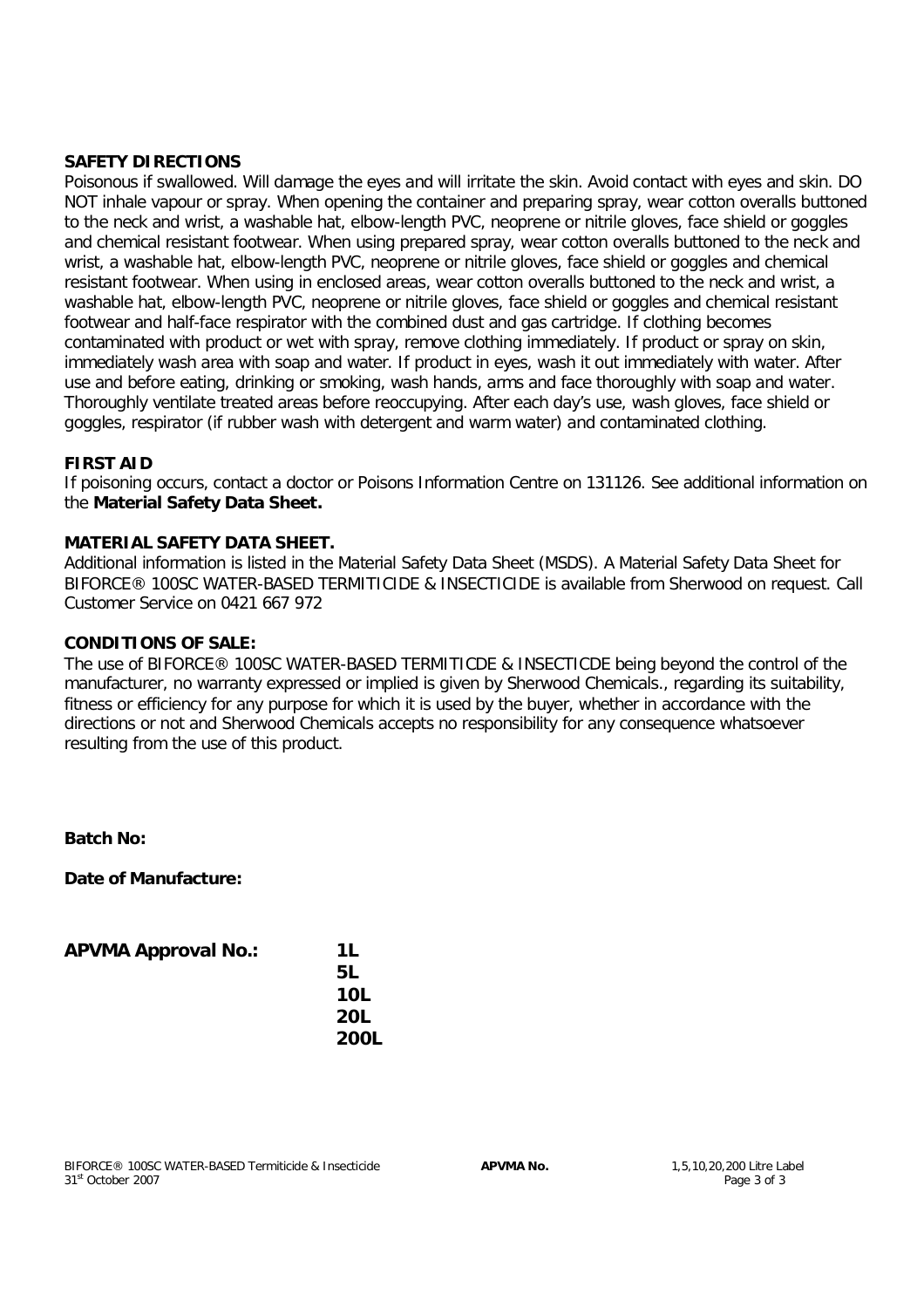# *Leaflet* **POISON**

**KEEP OUT OF REACH OF CHILDREN READ SAFETY DIRECTIONS BEFORE OPENING OR USING**

# **BIFORCE® 100SC WATER-BASED Termiticide & Insecticide**

**ACTIVE CONSTITUENT: 100g/L BIFENTHRIN**

 **GROUP 3A INSECTICIDE**

**For pre-construction and post-construction management of Subterranean Termites and for the control of a range of other urban pests as specified in the Directions For Use.**

**IMPORTANT: RESTRICTED CHEMICAL PRODUCT ONLY TO BE SUPPLIED TO, OR USED BY AN AUTHORISED PERSON.**

# **IMPORTANT: READ THE LEAFLET BEFORE OPENING OR USING**

**Distributed by;**



**Sherwood Chemicals Australasia Pty Ltd** Level 3, 1060 hay St WEST PERTH 6005 AUSTRALIA Tel: 08 9219 4683 Fax: 08 9219 4672

BIFORCE ® is a registered Trademark™ of **SHERWOOD CHEMICALS PUBLIC COMPANY LTD**, THAILAND

BIFORCE® 100SC WATER-BASED Termiticide & Insecticide **APVMA No.** 1,5,10,20,200 Litre Label 31st October 2007 Page 1 of 9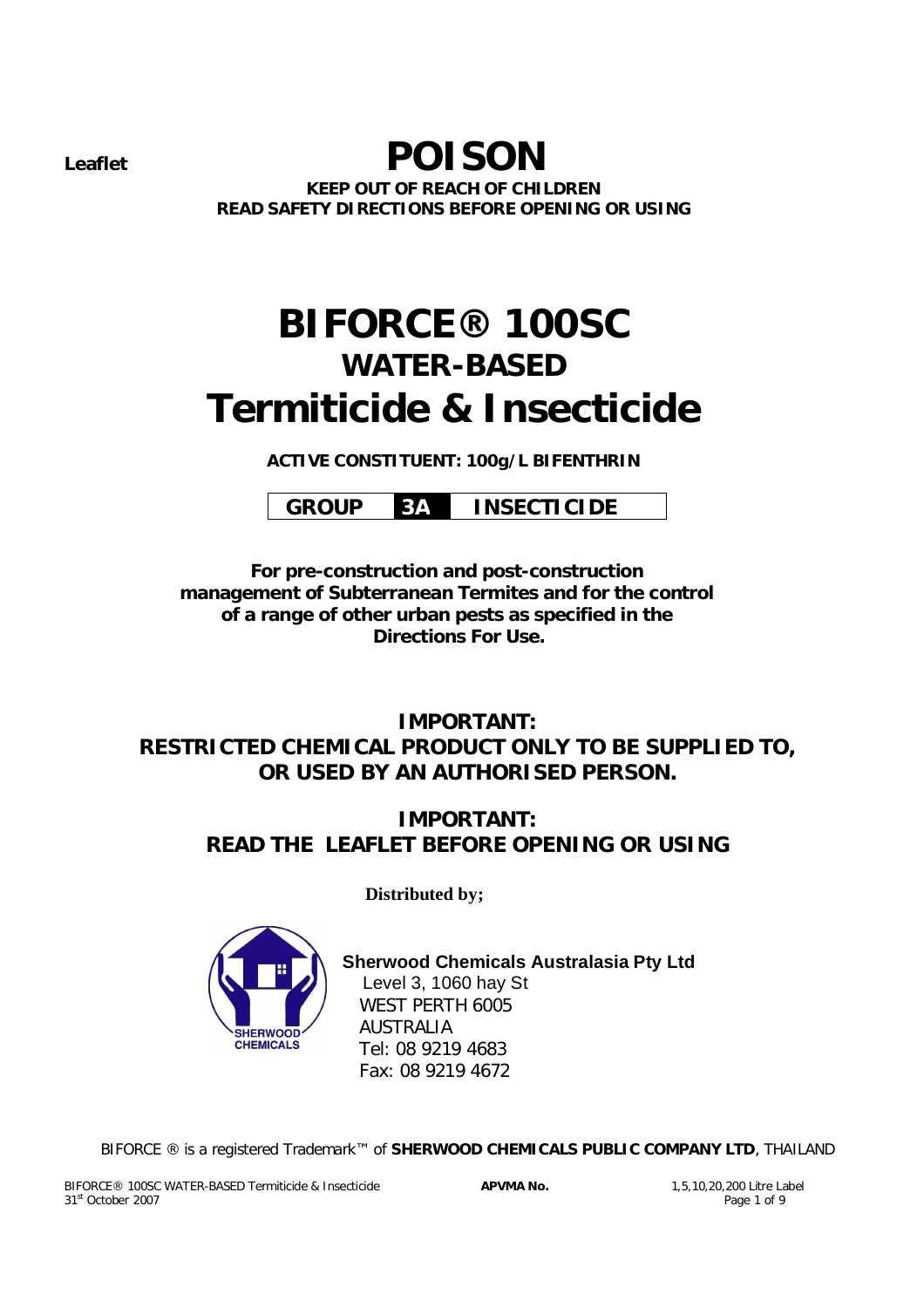# **DIRECTIONS FOR USE:**

**RESTRAINTS:** DO NOT use this product at less than indicated label rates.

DO NOT apply to soils if excessively wet or immediately after heavy rain to avoid run-off of the chemical.

DO NOT use in cavity walls (except via certified cavity infill reticulation systems or direct treatment of nest).

| <b>PEST</b>                                                                                                                                                                                             | <b>SITUATION</b>                                                                                                                    | <b>STATE</b>         | <b>RATE</b>       | <b>CRITICAL COMMENTS</b>                                                                                                                                                                                                                                                                                                                                                                                                                                                                                                                                                                                                                                                                                                                                                                                                                                                                                                                                                                                                                                                                                                                                                                                                                                                                                                                                                                                                                                                                                                                  |
|---------------------------------------------------------------------------------------------------------------------------------------------------------------------------------------------------------|-------------------------------------------------------------------------------------------------------------------------------------|----------------------|-------------------|-------------------------------------------------------------------------------------------------------------------------------------------------------------------------------------------------------------------------------------------------------------------------------------------------------------------------------------------------------------------------------------------------------------------------------------------------------------------------------------------------------------------------------------------------------------------------------------------------------------------------------------------------------------------------------------------------------------------------------------------------------------------------------------------------------------------------------------------------------------------------------------------------------------------------------------------------------------------------------------------------------------------------------------------------------------------------------------------------------------------------------------------------------------------------------------------------------------------------------------------------------------------------------------------------------------------------------------------------------------------------------------------------------------------------------------------------------------------------------------------------------------------------------------------|
| <b>Spiders</b>                                                                                                                                                                                          | Internal &<br>external areas &<br>surrounds of<br>domestic,<br>commercial,<br>public &<br>industrial<br>buildings and<br>structures | All<br><b>States</b> | 25-50mL<br>/10L   | Use the higher rate in situation where pest pressure is high,<br>when rapid knockdown and/or maximum residual protection is<br>desired. Pay particular attention to protected dark areas such<br>as cracks and crevices, under floors, eaves and other known<br>hiding or resting places. For overall band surface spray, apply<br>as a coarse, low pressure surface spray to areas where spiders<br>hide, frequent and rest. Spray to the point of run-off using<br>around 5 L of spray mixtures per 100 $m2$ and ensuring<br>thorough coverage of the treated surfaces. For crack and<br>crevice treatment use an appropriate solid stream nozzle. For<br>maximum spider control use a two part treatment.<br>1. Crack and crevice.<br>2. Overall band spray of surfaces.                                                                                                                                                                                                                                                                                                                                                                                                                                                                                                                                                                                                                                                                                                                                                               |
| Papernest<br><b>Wasps</b>                                                                                                                                                                               | Internal &<br>external areas &<br>surrounds of<br>domestic,<br>commercial,<br>public &<br>industrial<br>buildings and<br>structures | All<br><b>States</b> | 50mL/10L          | Apply prepared solution to the point of run-off directly to the<br>papernest ensuring thorough and even coverage. When all<br>adult wasps have been knocked-down the nest may be safely<br>removed from the structure.                                                                                                                                                                                                                                                                                                                                                                                                                                                                                                                                                                                                                                                                                                                                                                                                                                                                                                                                                                                                                                                                                                                                                                                                                                                                                                                    |
| Ants<br>(excluding<br><b>Red imported</b><br>Fire Ants),<br>cockroaches,<br>mosquitoes,<br>fleas, flies,<br>ticks<br>(excluding<br>the paralysis<br>tick I xodes<br>holocyclus)<br>(Adults &<br>Nymphs) | Internal &<br>external area &<br>surrounds of<br>domestic,<br>commercial,<br>public &<br>industrial<br>buildings and<br>structures  | All<br><b>States</b> | 50-100<br>mL/10 L | Use the higher rate in situations where pest pressure is high,<br>when rapid knockdown and/or maximum residual protection is<br>desired. The lower rate may be used for follow-up treatments.<br>On non-porous surfaces apply as a coarse spray at the rate<br>of 1 L solution per 20 $m^2$ . When treating non-porous surfaces<br>do not exceed the point of run-off.<br>On porous surfaces or use through power equipment, spray<br>at the rate of 1 L of solution per 10 $m^2$ . When treating porous<br>surfaces do not exceed the point of run-off.<br>Ants: To control ants apply to trails and nests. Repeat as<br>necessary.<br>Fleas and Ticks: To control fleas and ticks apply prepared<br>solution to outside surfaces of buildings and surrounds<br>including but not limited to foundations, verandahs, window<br>frames, eaves, patios, garages, pet housing, soil, turf, trunks or<br>woody ornamentals or other areas where pests congregate or<br>have been seen.<br>Flies and Mosquitoes: To control flies and mosquitoes apply<br>prepared solution to surfaces where insects rest or harbour.<br>Reapply as necessary.<br>Perimeter treatments: Apply the prepared solution to a<br>band of soil or vegetation two to three metres wide around and<br>adjacent to the structure. Also treat the foundation of the<br>structure to a height of approximately one metre. Use a spray<br>volume of 5 to 10 L per 100 $m^2$ . Higher volumes of water may<br>be needed if organic matter is present or foliage is dense. |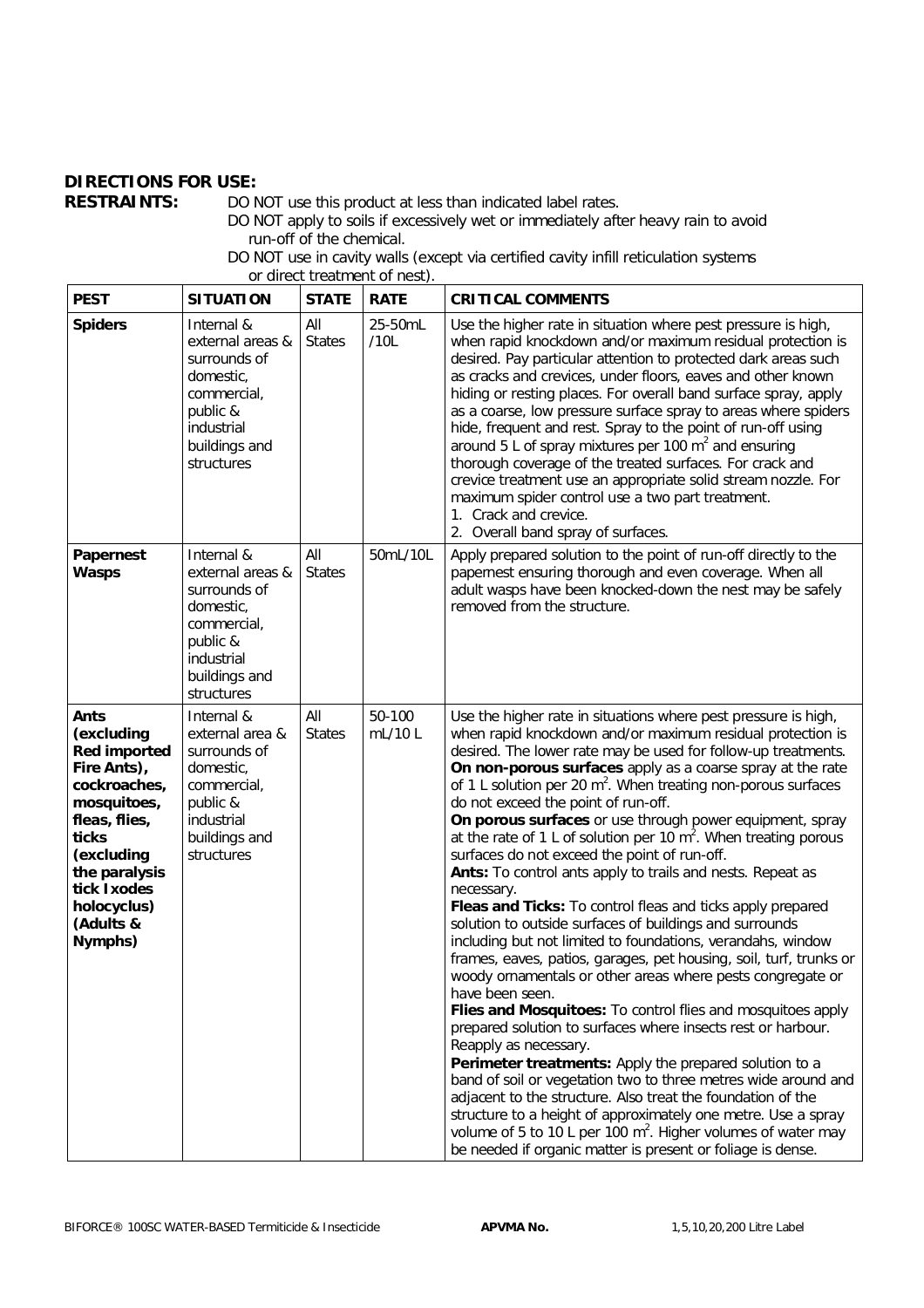31<sup>st</sup> October 2007 Page 2 of 9

| <b>PEST</b>                     | <b>SITUATION</b>                                            |                                 |                           | STATE   RATE   CRITICAL COMMENTS |
|---------------------------------|-------------------------------------------------------------|---------------------------------|---------------------------|----------------------------------|
| Subterranean<br><b>Termites</b> | Domestic.<br>public,<br>commercial &<br>industrial<br>areas | All<br>States.<br>except<br>Tas | Refer<br>to<br>Table<br>A | Refer to Table B                 |

## **TABLE A: BIFORCE® 100SC WATER-BASED Termiticide and Insecticide use rates for management of SUBTERRANEAN TERMITES**

|                                  | All areas SOUTH of the Tropic of                            |                   | All areas NORTH of the Tropic |                 |  |
|----------------------------------|-------------------------------------------------------------|-------------------|-------------------------------|-----------------|--|
|                                  | <b>Capricorn (except Tas)</b><br><b>Expected Protection</b> |                   | Capricorn                     |                 |  |
| <b>SITUATION</b>                 |                                                             |                   |                               | <b>Expected</b> |  |
|                                  | <b>RATE</b>                                                 | Period*           | <b>RATE</b>                   | Protection      |  |
|                                  |                                                             |                   |                               | Period*         |  |
| <b>Pre-Construction</b>          | 1L/100L                                                     | At least 10 years | 1.5L/100L                     | 5 years         |  |
| <b>Barriers</b>                  |                                                             |                   | 1L/100 L **                   | 4 years         |  |
| Under slabs and under            | 500mL/100 L                                                 | 10 years          | $\star\star$<br>750mL/100 L   | 3 years         |  |
| suspended floors with            |                                                             |                   | 500mL/100 L<br>$\star\star$   | 2 years         |  |
| less than 400 mm crawl           |                                                             |                   |                               |                 |  |
| space                            |                                                             |                   |                               |                 |  |
| <b>Perimeter Barriers</b>        | 1L/100L                                                     | At least 10 years | 1.5L/100 L                    | 5 years         |  |
| For new and existing             | 500mL/100 L                                                 | 10 years          | 1L/100L                       | 4 years         |  |
| buildings                        | 250mL/100 L                                                 | 3 years           | 750mL/100 L                   | 3 years         |  |
|                                  |                                                             |                   | 500mL/100 L                   | 2 years         |  |
| <b>Post-Construction</b>         | 1L/100L                                                     | At least 10 years | 1.5L/100 L                    | 5 years         |  |
| <b>Barriers</b>                  |                                                             |                   | 1L/100L                       | 4 years         |  |
| Under slabs and under            | 500mL/100 L                                                 | 10 years          | 750mL/100 L                   | 3 years         |  |
| suspended floors with            |                                                             |                   | 500mL/100 L                   | 2 years         |  |
| less than 400 mm crawl           |                                                             |                   |                               |                 |  |
| space                            |                                                             |                   |                               |                 |  |
| <b>Reticulation Systems</b>      | 1L/100L                                                     | At least 10 years | 1.5L/100L                     | 5 years         |  |
| Perimeter and/or service         | 500mL/100 L                                                 | 10 years          | 1L/100 L                      | 4 years         |  |
| penetration treatment            | 250mL/100 L                                                 | 3 years           | 750mL/100 L                   | 3 years         |  |
| only                             |                                                             |                   | 500mL/100 L                   | 2 years         |  |
| <b>Reticulation Systems</b>      | 500mL/100 L                                                 | 5 years           | 1L/100L                       | 2 years         |  |
| Cavity infill & footing          |                                                             |                   |                               |                 |  |
| barriers                         |                                                             |                   |                               |                 |  |
| <b>Protection of Poles &amp;</b> | 500mL/100 L                                                 | 10 years          | 1.5L/100 L                    | 5 years         |  |
| <b>Fence Posts</b>               |                                                             |                   | 1L/100L                       | 4 years         |  |
|                                  |                                                             |                   | 750mL/100 L                   | 3 years         |  |
| <b>Nest Eradication</b>          | 500mL/100 L                                                 | Not applicable    | 500mL/100 L                   | Not applicable  |  |

**\* Several factors contribute to the estimated length of protection provided for each termite treatment. The actual protection period and will depend on the termite hazard, climate, soil conditions and rate of termiticide used. The need for retreatment is to be determined as a result of at least an annual inspection, or more frequently in high risk area, by a qualified licensed Pest Control Operator.**

\*\* This rate must be used in conjunction with a certified reticulation system that is capable of **distributing the Termiticide & Insecticide solution according to the product label and the Australian Standard AS 3660 Series.**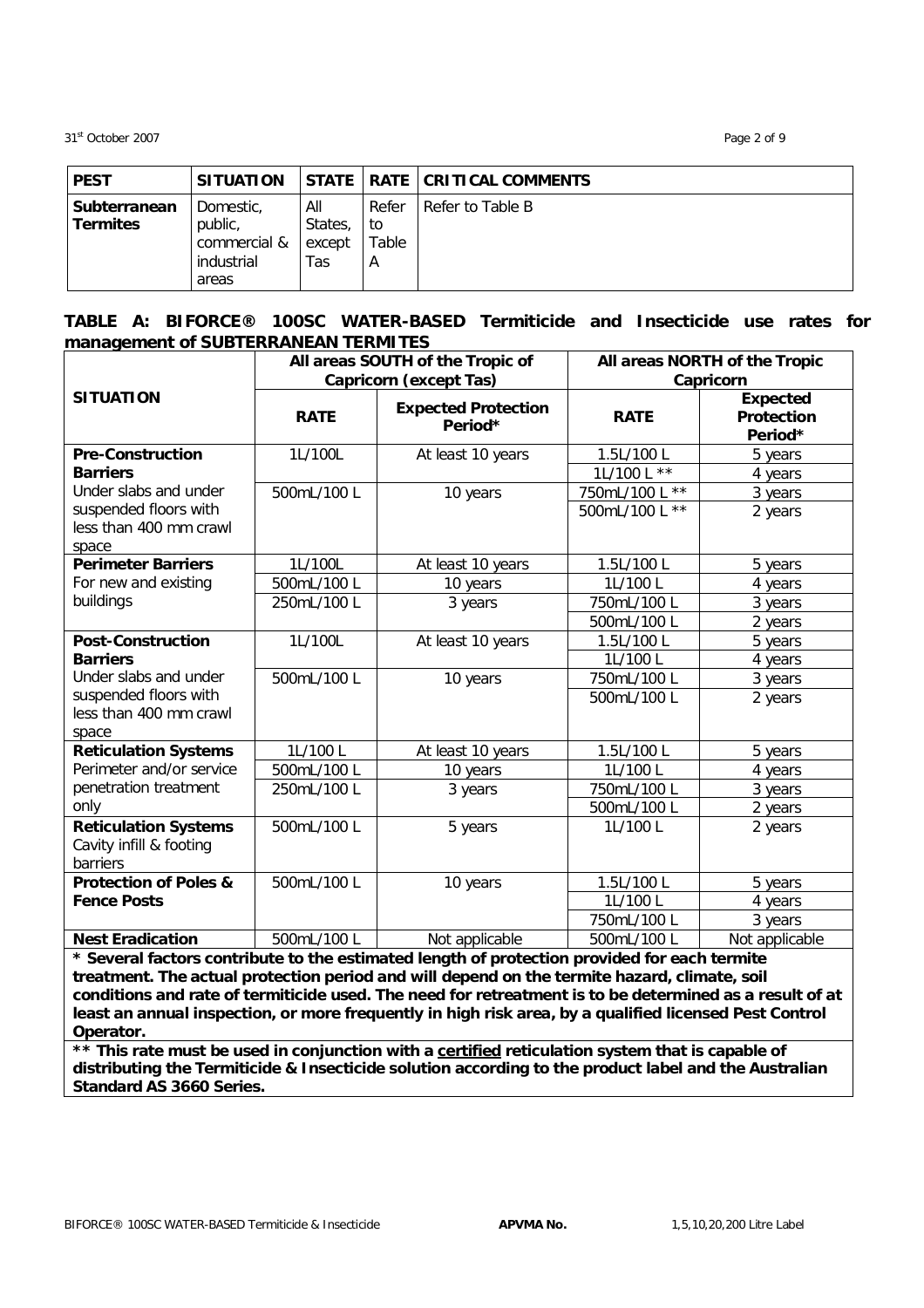## 31st October 2007 Page 3 of 9

# **TABLE B CRITICAL COMMENTS for use against SUBTERRANEAN TERMITES**

| <b>SITUATION</b>                                                                                                  | <b>CRITICAL COMMENTS</b>                                                                                                                                                                                                                                                                                                                                                                                                                                                                                                                                                                                                                                                                                                                                                                                                                                                                                                                                                                                                                                                                                                                                                                                                                                                                                                                                                                                                                                                                                                                            |
|-------------------------------------------------------------------------------------------------------------------|-----------------------------------------------------------------------------------------------------------------------------------------------------------------------------------------------------------------------------------------------------------------------------------------------------------------------------------------------------------------------------------------------------------------------------------------------------------------------------------------------------------------------------------------------------------------------------------------------------------------------------------------------------------------------------------------------------------------------------------------------------------------------------------------------------------------------------------------------------------------------------------------------------------------------------------------------------------------------------------------------------------------------------------------------------------------------------------------------------------------------------------------------------------------------------------------------------------------------------------------------------------------------------------------------------------------------------------------------------------------------------------------------------------------------------------------------------------------------------------------------------------------------------------------------------|
| Pre-<br>Construction<br><b>Barriers</b><br>Under slabs for<br>protection of new<br>buildings *, * *               | • Apply with suitable application equipment to form a complete and continuous chemical barrier<br>(both vertical and horizontal) under the slab. The formation of the barrier may require a<br>combination of conventional open wand application and soil trenching and/or rodding<br>applications. Recommended rod spacing should be between 150 and 300 mm, as per soil type.<br>For additional information refer to "CRITICAL APPLICATION DETAILS" on this label and the<br>Australian Standard AS 3660 Series.                                                                                                                                                                                                                                                                                                                                                                                                                                                                                                                                                                                                                                                                                                                                                                                                                                                                                                                                                                                                                                  |
| Pre-<br>Construction<br><b>Barriers</b><br>Under suspended<br>floors $\overrightarrow{r}$ , $\overrightarrow{**}$ | • For areas under suspended floors with restricted access (typically with less than 400mm<br>clearance), the entire subfloor area should be treated as a continuous horizontal barrier, which<br>completely abuts an internal vertical barrier (if necessary) around any substructure wall. Ideally,<br>this operation should be done during construction of the building while access is more readily<br>available.<br>• For areas beneath suspended floors which have adequate access (eg. more than 400 mm<br>clearance), install perimeter barriers around each individual pier, stump, service penetration and<br>substructure wall.                                                                                                                                                                                                                                                                                                                                                                                                                                                                                                                                                                                                                                                                                                                                                                                                                                                                                                           |
| Perimeter<br><b>Barriers</b><br>For new and<br>existing buildings<br>$\star\star$                                 | • Perimeter barriers (both horizontal and vertical, external and where required, internal and sub-<br>floor) are an essential part of termite protection and must be installed at the completion of the<br>building. Perimeter barriers should be installed around slabs, piers, substructure walls and<br>external penetrations points.<br>• Apply with suitable application equipment to form a continuous chemical barrier (both vertical<br>and horizontal) around the structure and to a depth reaching 80mm below the top of the<br>footings, where appropriate. The formation of the barrier may require a combination of several<br>application techniques, including soil trenching and/or rodding and open wand applications.                                                                                                                                                                                                                                                                                                                                                                                                                                                                                                                                                                                                                                                                                                                                                                                                             |
| Post-<br>Construction<br><b>Barrier</b><br><b>Treatments</b><br>For the protection<br>of existing<br>buildings ** | • Apply with suitable application equipment to form a complete and continuous barrier (both<br>horizontal & vertical) around and under the buildings and structures as in accordance with<br>AS3660 with particular emphasis on any known infestations areas. To form the chemical barrier a<br>number of application techniques may be needed including soil rodding; trenching; open wand<br>and sub-slab injections.<br>• Chemical barriers beneath concrete will require drilling. Recommended drill hole spacing is<br>between 150mm and 300mm. To enhance chemical distribution, use a lateral dispersion tip on<br>the injector and deliver up to 10L of emulsion per linear meter. Drill holes should be no more<br>than 150mm from foundation walls or expansion joints to ensure complete formation of a<br>chemical barrier.<br>• For areas under suspended floors with restricted access (typically with less than 400mm<br>clearance), the entire subfloor area should be treated as a continuous horizontal barrier, which<br>completely abuts an internal vertical barrier (if necessary) around any substructure wall.<br>Otherwise, install perimeter barriers around each individual pier, stump, penetration point and<br>structure wall.                                                                                                                                                                                                                                                                                        |
| <b>Reticulation</b><br><b>Systems</b><br>Perimeter and/or<br>service<br>penetration<br>treatment only             | BIFORCE® 100SC WATER-BASED TERMITICDE & INSECTICDE must be used through a certified<br>reticulation system to form and replenish perimeter barriers around buildings and service<br>penetrations. The system must be installed according to the manufacturer's specifications and be<br>capable of distributing the termiticide emulsion according to the product label and the Australian<br>Standard AS 3660 Series.<br>• Perimeter barriers consist of a horizontal barrier abutting a vertical barrier, which must reach<br>down to the top of the footing.<br>• Delivery pipes must be placed in such a position to ensure that the requirements for both<br>horizontal and vertical barriers as specified in the Australian Standard AS 3660 Series are met.<br>Special attention must also be afforded to the positioning of the delivery pipes to ensure that the<br>resultant termiticidal barriers are continuous and complete.<br>• Apply the prepared termiticide emulsion by pumping through the system according to the<br>manufacturer's specifications. Use a minimum delivery volume of 100 L of emulsion per $m3$ of<br>soil. This equates to a delivery volume of 5 L of emulsion per linear metre for a vertical barrier<br>300 mm x 150 mm in dimension.<br>Pre-Construction - For use in conjunction with full soil treatment horizontal barriers<br>only: Apply the diluted emulsion through the perimeter reticulation system as specified above.<br>Follow instructions for Pre-Construction horizontal barrier formation. |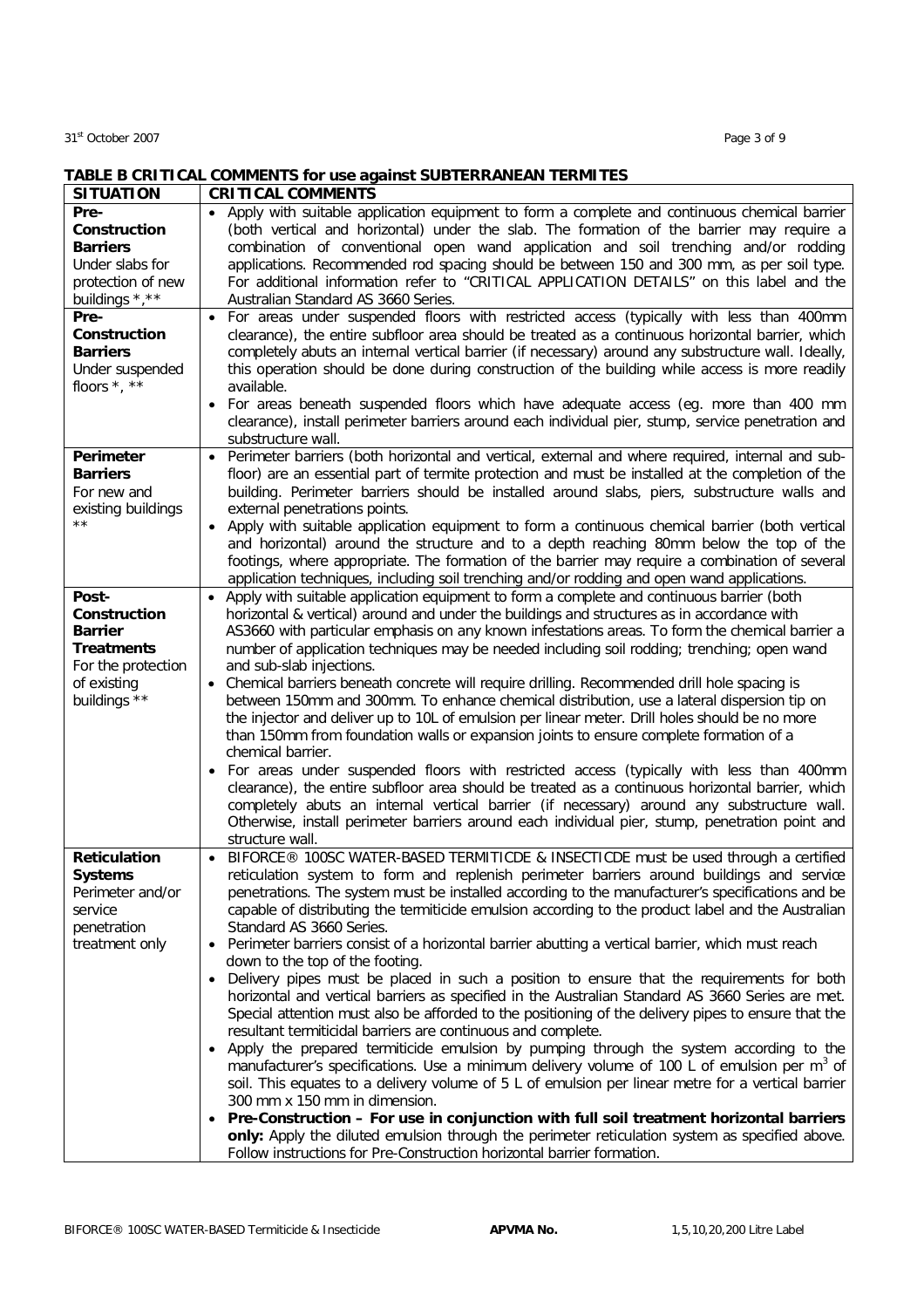| <b>Reticulation</b><br><b>Systems</b><br>Cavity infill &<br>footing barriers                     | • The system must be installed according to the manufacturer's specifications and be capable of<br>distributing the termiticide solution according to the product label and the Australian Standard AS<br>3660 Series.<br>• Delivery pipes must be placed in such a position to ensure that the requirements for both<br>horizontal and vertical barriers as specified in the Australian Standard AS 3660 Series are met.<br>Special attention must also be afforded to the positioning of the delivery pipes to ensure that the<br>resultant termiticidal barriers are continuous and complete.<br>• Apply the prepared termiticide solution by pumping through the system according to the<br>manufacturer's specifications with delivery volume of 2L of solution per linear metre of delivery<br>pipe.<br>• Note: where this system is to be installed at the pre-construction stage, a full under<br>slab pre-construction barrier, applied by either open wand application or suitably<br>certified reticulation system, is also recommended.<br>The recommended rate of application is 2 L of solution per linear metre which equates to 2 L of<br>solution per 0.0068 $m3$ or approximately 7 L of sand. Should the volume of fill in the wall cavity<br>deviate from 7 L (0.17 m x 0.04 m x 1 m = 0.0068 m <sup>3</sup> ) per linear metre of wall cavity, then the<br>amount of BIFORCE® 100SC WATER-BASED TERMITICIDE & INSECTICIDE solution applied per<br>linear metre of wall cavity should be adjusted accordingly. As a guide, the target bifenthrin<br>loading of treated sand/soil in a cavity infill situation is 110 mg/kg South of the Tropic of<br>Capricorn and 220 mg/kg North of the Tropic of Capricorn.<br>To facilitate more even distribution of BIFORCE® 100SC WATER-BASED TERMITICIDE &<br>INSECTICIDE solution in the wall cavity, ensure that the fill is evenly compacted at the time of<br>installation. To further enhance distribution saturation of the sand/soil in the infill is |  |  |  |
|--------------------------------------------------------------------------------------------------|--------------------------------------------------------------------------------------------------------------------------------------------------------------------------------------------------------------------------------------------------------------------------------------------------------------------------------------------------------------------------------------------------------------------------------------------------------------------------------------------------------------------------------------------------------------------------------------------------------------------------------------------------------------------------------------------------------------------------------------------------------------------------------------------------------------------------------------------------------------------------------------------------------------------------------------------------------------------------------------------------------------------------------------------------------------------------------------------------------------------------------------------------------------------------------------------------------------------------------------------------------------------------------------------------------------------------------------------------------------------------------------------------------------------------------------------------------------------------------------------------------------------------------------------------------------------------------------------------------------------------------------------------------------------------------------------------------------------------------------------------------------------------------------------------------------------------------------------------------------------------------------------------------------------------------------------------------------------------------------------------------------------------|--|--|--|
|                                                                                                  | recommended at the time of treatment.                                                                                                                                                                                                                                                                                                                                                                                                                                                                                                                                                                                                                                                                                                                                                                                                                                                                                                                                                                                                                                                                                                                                                                                                                                                                                                                                                                                                                                                                                                                                                                                                                                                                                                                                                                                                                                                                                                                                                                                    |  |  |  |
| <b>Protection of</b>                                                                             | • Create a continuous termiticide barrier 450 mm deep and 150 mm wide around the pole or post                                                                                                                                                                                                                                                                                                                                                                                                                                                                                                                                                                                                                                                                                                                                                                                                                                                                                                                                                                                                                                                                                                                                                                                                                                                                                                                                                                                                                                                                                                                                                                                                                                                                                                                                                                                                                                                                                                                            |  |  |  |
| Service Poles &                                                                                  | by soil injection or rodding. For new poles and posts, treat backfill and the bottom of the hole.                                                                                                                                                                                                                                                                                                                                                                                                                                                                                                                                                                                                                                                                                                                                                                                                                                                                                                                                                                                                                                                                                                                                                                                                                                                                                                                                                                                                                                                                                                                                                                                                                                                                                                                                                                                                                                                                                                                        |  |  |  |
| <b>Fence Posts</b>                                                                               | Use 100 L of solution per $m^3$ of soil.                                                                                                                                                                                                                                                                                                                                                                                                                                                                                                                                                                                                                                                                                                                                                                                                                                                                                                                                                                                                                                                                                                                                                                                                                                                                                                                                                                                                                                                                                                                                                                                                                                                                                                                                                                                                                                                                                                                                                                                 |  |  |  |
|                                                                                                  | • Regular inspections should be undertaken to determine when and if treatment is necessary. If                                                                                                                                                                                                                                                                                                                                                                                                                                                                                                                                                                                                                                                                                                                                                                                                                                                                                                                                                                                                                                                                                                                                                                                                                                                                                                                                                                                                                                                                                                                                                                                                                                                                                                                                                                                                                                                                                                                           |  |  |  |
|                                                                                                  | disturbance of the barrier has occurred, retreatment of the area affected will be required.<br>• Posts and poles may also be drilled and injected with spray solution.                                                                                                                                                                                                                                                                                                                                                                                                                                                                                                                                                                                                                                                                                                                                                                                                                                                                                                                                                                                                                                                                                                                                                                                                                                                                                                                                                                                                                                                                                                                                                                                                                                                                                                                                                                                                                                                   |  |  |  |
|                                                                                                  | Note: For existing poles and posts, it is impractical to treat the full depth and                                                                                                                                                                                                                                                                                                                                                                                                                                                                                                                                                                                                                                                                                                                                                                                                                                                                                                                                                                                                                                                                                                                                                                                                                                                                                                                                                                                                                                                                                                                                                                                                                                                                                                                                                                                                                                                                                                                                        |  |  |  |
|                                                                                                  | underneath of such poles and posts and therefore the possibility of future termite                                                                                                                                                                                                                                                                                                                                                                                                                                                                                                                                                                                                                                                                                                                                                                                                                                                                                                                                                                                                                                                                                                                                                                                                                                                                                                                                                                                                                                                                                                                                                                                                                                                                                                                                                                                                                                                                                                                                       |  |  |  |
|                                                                                                  | attack from below the treated area cannot be ruled out.                                                                                                                                                                                                                                                                                                                                                                                                                                                                                                                                                                                                                                                                                                                                                                                                                                                                                                                                                                                                                                                                                                                                                                                                                                                                                                                                                                                                                                                                                                                                                                                                                                                                                                                                                                                                                                                                                                                                                                  |  |  |  |
| <b>Eradication of</b>                                                                            | • Locate nest and flood with insecticide solution. Trees, poles, posts and stumps containing nests                                                                                                                                                                                                                                                                                                                                                                                                                                                                                                                                                                                                                                                                                                                                                                                                                                                                                                                                                                                                                                                                                                                                                                                                                                                                                                                                                                                                                                                                                                                                                                                                                                                                                                                                                                                                                                                                                                                       |  |  |  |
| <b>Termite Nest</b>                                                                              | may require drilling prior to treatment with termiticide solution. The purpose of drilling is to                                                                                                                                                                                                                                                                                                                                                                                                                                                                                                                                                                                                                                                                                                                                                                                                                                                                                                                                                                                                                                                                                                                                                                                                                                                                                                                                                                                                                                                                                                                                                                                                                                                                                                                                                                                                                                                                                                                         |  |  |  |
|                                                                                                  | ensure the termiticide solution is distributed throughout the entire nest. Drill holes in live trees                                                                                                                                                                                                                                                                                                                                                                                                                                                                                                                                                                                                                                                                                                                                                                                                                                                                                                                                                                                                                                                                                                                                                                                                                                                                                                                                                                                                                                                                                                                                                                                                                                                                                                                                                                                                                                                                                                                     |  |  |  |
|                                                                                                  | should be sealed with an appropriate caulking compound after injection.                                                                                                                                                                                                                                                                                                                                                                                                                                                                                                                                                                                                                                                                                                                                                                                                                                                                                                                                                                                                                                                                                                                                                                                                                                                                                                                                                                                                                                                                                                                                                                                                                                                                                                                                                                                                                                                                                                                                                  |  |  |  |
| <b>Notes to Critical Comments</b>                                                                |                                                                                                                                                                                                                                                                                                                                                                                                                                                                                                                                                                                                                                                                                                                                                                                                                                                                                                                                                                                                                                                                                                                                                                                                                                                                                                                                                                                                                                                                                                                                                                                                                                                                                                                                                                                                                                                                                                                                                                                                                          |  |  |  |
|                                                                                                  | An external perimeter barrier (both horizontal and vertical) is an essential part of termite protection and must be                                                                                                                                                                                                                                                                                                                                                                                                                                                                                                                                                                                                                                                                                                                                                                                                                                                                                                                                                                                                                                                                                                                                                                                                                                                                                                                                                                                                                                                                                                                                                                                                                                                                                                                                                                                                                                                                                                      |  |  |  |
|                                                                                                  | installed at the completion of the building. Refer to "Perimeter Barriers" in this LEAFLET, for further details<br>** Chemical barriers that have been disturbed by construction, excavation and/or landscaping activities will need to be                                                                                                                                                                                                                                                                                                                                                                                                                                                                                                                                                                                                                                                                                                                                                                                                                                                                                                                                                                                                                                                                                                                                                                                                                                                                                                                                                                                                                                                                                                                                                                                                                                                                                                                                                                               |  |  |  |
| reapplied to restore continuity of the barrier.                                                  |                                                                                                                                                                                                                                                                                                                                                                                                                                                                                                                                                                                                                                                                                                                                                                                                                                                                                                                                                                                                                                                                                                                                                                                                                                                                                                                                                                                                                                                                                                                                                                                                                                                                                                                                                                                                                                                                                                                                                                                                                          |  |  |  |
| NOTE: The termiticide barrier provided by this product has a finite life. This together with the |                                                                                                                                                                                                                                                                                                                                                                                                                                                                                                                                                                                                                                                                                                                                                                                                                                                                                                                                                                                                                                                                                                                                                                                                                                                                                                                                                                                                                                                                                                                                                                                                                                                                                                                                                                                                                                                                                                                                                                                                                          |  |  |  |
|                                                                                                  | recommendation to undertake annual inspection must be stated on the durable notice required by the                                                                                                                                                                                                                                                                                                                                                                                                                                                                                                                                                                                                                                                                                                                                                                                                                                                                                                                                                                                                                                                                                                                                                                                                                                                                                                                                                                                                                                                                                                                                                                                                                                                                                                                                                                                                                                                                                                                       |  |  |  |
| BCA, B1.3 (j) (ii).                                                                              |                                                                                                                                                                                                                                                                                                                                                                                                                                                                                                                                                                                                                                                                                                                                                                                                                                                                                                                                                                                                                                                                                                                                                                                                                                                                                                                                                                                                                                                                                                                                                                                                                                                                                                                                                                                                                                                                                                                                                                                                                          |  |  |  |

## **NOT TO BE USED FOR ANY PURPOSE, OR IN ANY MANNER, CONTRARY TO THIS LABEL UNLESS AUTHORISED UNDER APPROPRIATE LEGISLATION.**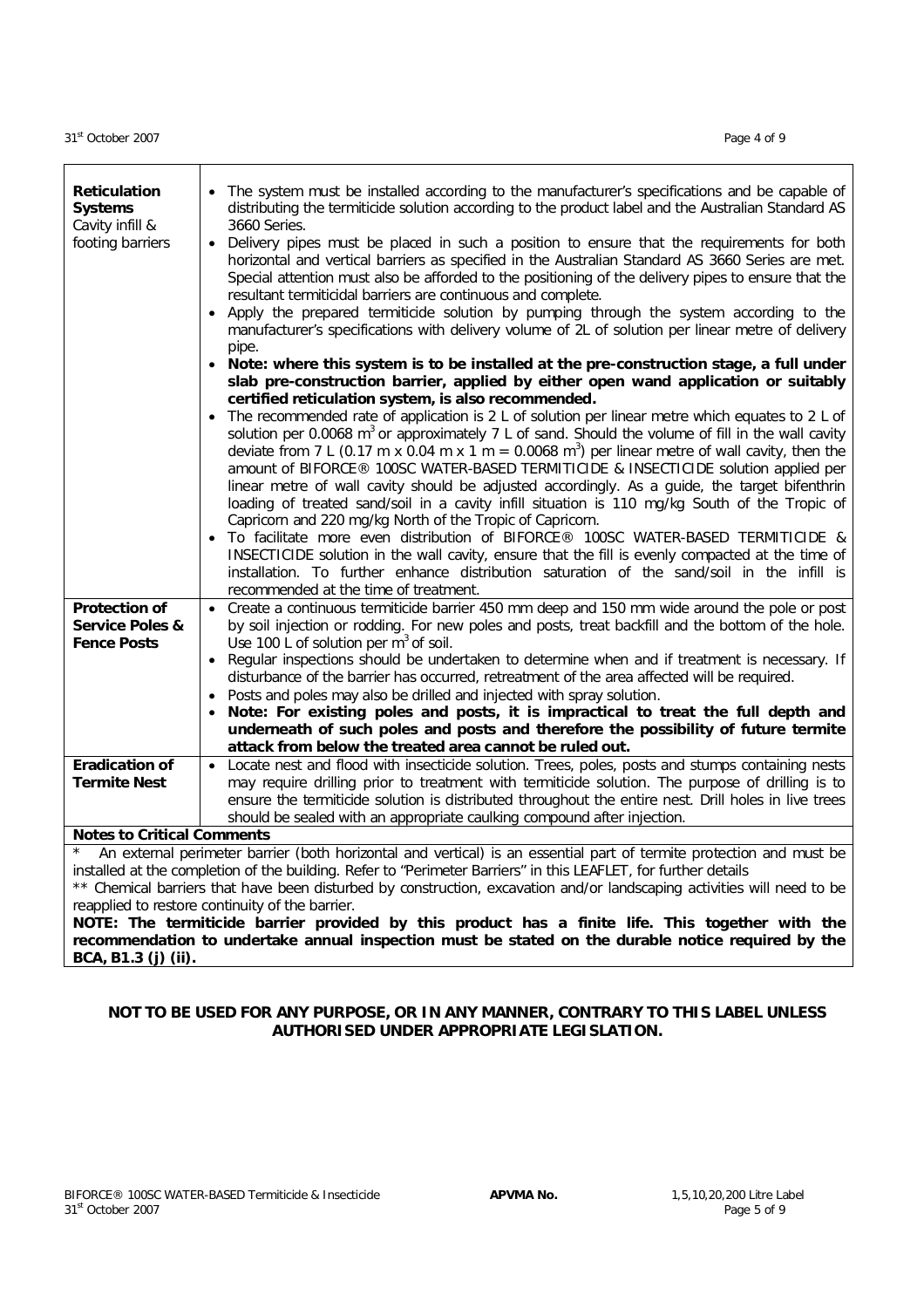## **CONDITION OF USE BY AUTHORISED PERSONS**

The pest control operator must be licensed under state legislation. The pest operator must notify site supervisor, if any, and workers who come into contact with uncovered treated soil prior to laying the moisture membrane, to wear appropriate personal protective equipment and to observe re-entry requirements.(For personal protective equipment, refer to "SAFETY DIRECTIONS", and for re-entry, refer to "PRECAUTION: RE-ENTRY PERIODS", below).

## **GENERAL INSTRUCTIONS**

Urban pest control-BIFORCE® 100SC WATER-BASED TERMITICDE & INSECTICDE is a powerful knockdown and residual pesticide. Ants, cockroaches, fleas, files, mosquitoes, spiders, ticks and wasps are controlled by direct contact with spray and also by residual action as they come in to contact with treated surfaces.

**Termites** – The use of BIFORCE® 100SC WATER-BASED TERMITICIDE & INSECTICIDE will help prevent and control subterranean termite infestations in and around building and structures when used in accordance with the Australian Standard AS 3660 Series, Termite Management. A dilute termiticidal solution must be adequately dispersed into the soil to establish a barrier between the building and subterranean termites in the soil. The purpose of a termite barrier is to prevent concealed termite entry into the building. The biology and behaviour of the termite species involved should be considered by the pest control operator in determining which control measures are most appropriate to control and prevent termite infestations.

## **INSECTICIDE RESISTANCE WARNING**

# **GROUP 3A INSECTICIDE**

For insecticide resistance management BIFORCE® 100SC WATER-BASED TERMITICIDE & INSECTICIDE is a Group 3A insecticide. Some naturally occurring insect biotypes resistant to BIFORCE® 100SC WATER-BASED TERMITICIDE & INSECTICIDE and other group 3A insecticide may exist through normal genetic variability in any insect population. The resistant individuals can eventually dominate the insect population if BIFORCE® 100SC WATER-BASED TERMITICIDE & INSECTICIDE or other group 3A insecticides are used repeatedly. The effectiveness of BIFORCE® 100SC WATER-BASED TERMITICIDE & INSECTICIDE on resistant individuals could be significantly reduced. Since occurrence of resistant individuals is difficult to detect prior to use, Sherwood Chemicals accepts no liability for any losses that may result from the failure of BIFORCE® 100SC WATER-BASED TERMITICIDE & INSECTICIDE to control resistant insects. BIFORCE® 100SC WATER-BASED TERMITICIDE & INSECTICIDE may be subject to specific resistance management strategies. For further information, contact your local supplier, SHERWOOD CHEMICALS representatives or local agricultural department agronomist.

## **MIXING**

Add the required quantity BIFORCE® 100SC WATER-BASED TERMITICDE & INSECTICDE to water in the spray tank and mix thoroughly. Maintain agitation during both mixing and application. To facilitate even application of the termiticide solution over the area to be treated, the addition of a marker dye at label rate is recommended. On hard to wet soil the penetration of the termiticide solution may be improved by the addition of a soil surfactant at label rate.

## **CRITICAL APPLICATION DETAILS**

The application of BIFORCE® 100SC WATER-BASED TERMITICDE & INSECTICDE to form both horizontal and vertical chemical barriers must be in accordance with the Australian Standard AS 3660 Series. For treatment of new and existing buildings, both horizontal and vertical barriers may be required, around and under the building. External perimeter barriers and where required, internal perimeter barriers, are an essential part of this treatment. The purpose of a chemical termite soil barrier is to provide a continuous, no gap barrier between the building and the termite colony. It is therefore essential that the pest control operator is familiar with the construction details of the building. For further details, refer to the "Horizontal Barrier Treatments" and "Vertical Barrier Treatments" statements in this LEAFLET and to the Australian Standard AS 3660 Series.

### **Horizontal Barrier Treatments:**

Use 5 L of solution per m<sup>2</sup> of soil. Apply the termiticide solution evenly to the soil surface area to ensure the provision of a continuous barrier with no gaps. To minimise drift, use low pressure, high volume spray equipment delivering large coarse droplets. On impervious soils where the application of  $5 \text{ L/m}^2$  would cause excessive run- off, the application volume may be reduced provided the concentration of the solution is increased by a corresponding amount . For example, the volume of applied concentrate must remain constant at 25, 50 or 75 mL/m<sup>2</sup> depending on the location and the situation. DO NOT apply solution volumes below 2 L/m<sup>2</sup>. In situations where the soil surface is very dry and conditions are conducive to rapid drying, the areas to be treated should be moistened prior to the termiticide application. It is important to note that when applying a horizontal barrier to the perimeter of a building or structure the chemical barrier is deemed to have a depth of 80 mm. In situations where the solution will not readily wet the soil to the required depth, loosen soil to a depth of 80 mm by 150 mm wide and apply 1.5 L of solution per lineal metre.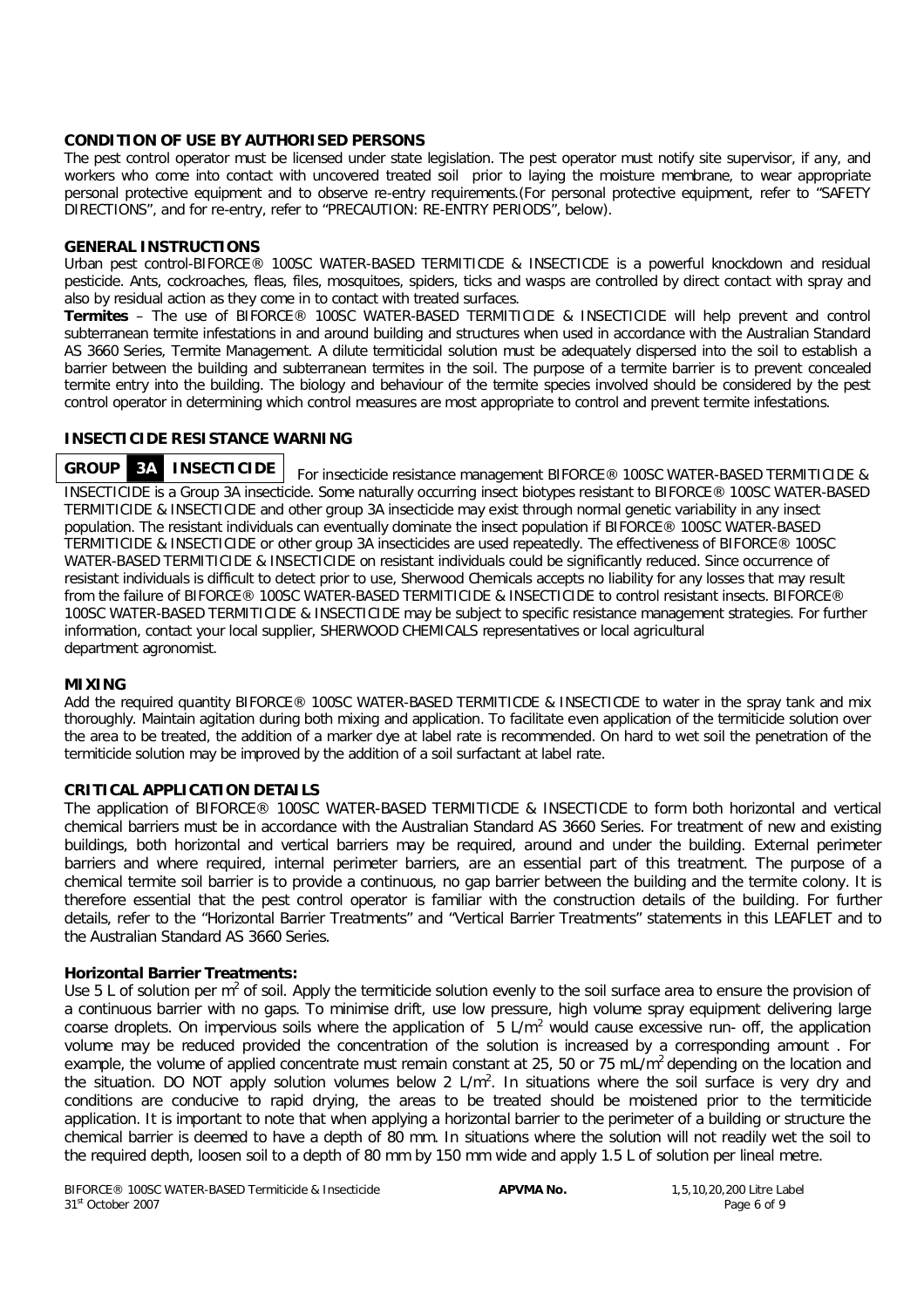## **Vertical Barrier Treatments:**

To install vertical barrier use a minimum of 100 L of solution per m<sup>3</sup> of soil. Vertical barriers must be a minimum of 150 mm wide, extend down to 80mm below the top of the footing and be complete and continuous. Vertical barriers can be installed by trenching and treating the soil as it is backfilled, by soil rodding or by the use of certified reticulation systems, as described in the Australian Standard AS 3660 Series. The preferred method of installing a vertical barrier treatment is either by trenching and treating the soil as it is backfilled or by delivery via a certified reticulation system. When using the soil rodding method to establish a vertical barrier the distance between rod spacing should be as per the following table. To improve soil penetration, the soil should be loosened to depth of 150mm.

| Soil type  | Rod Spacing (mm) |
|------------|------------------|
| Heavy clay | 150              |
| Clay Ioams | 200              |
| Loams      | 250              |
| Sands      | ว∩∩              |

## **Perimeter Barrier Treatments:**

Perimeter barrier consists of horizontal barrier at least 150mm wide adjoining a vertical barrier of at least 150mm in width. A perimeter barrier must completely surround all buildings, pipes, piers and service penetrations. In buildings with suspended floors with greater than 400 mm crawl space, perimeter barriers should be installed to surround piers, stumps and service penetrations and completely abut all substructure walls. To ensure provision of a continuous barrier use a minimum of 100 L of solution per m<sup>3</sup> of soil. This equates to a delivery volume of 5 L of solution per linear metre for a 300 mm vertical barrier, or 10 L of solution per linear meter for a 600mm vertical barrier. Termites may gain access behind engaged piers against single brick walls unless the soil is treated on both sides of the wall down to the footing.

## **Post-Construction under Slab Treatments:**

For concrete slabs, the solution needs to be injected through pre-drilled holes through the slab, at intervals between 150 mm and 300 mm. The following table shows the recommended hole spacing and recommended volume of spray solution required per hole, depending the soil type.

| Soil type  | Rod Spacing (mm) | Litres per hole |
|------------|------------------|-----------------|
| Heavy clay | 150              |                 |
| Clay Ioams | 200              |                 |
| Loams      | 250              | 2.5             |
| Sands      | ว∩∩              |                 |

Application equipment used to inject BIFORCE® 100SC WATER-BASED TERMITICDE & INSECTICDE through pre-drilled holes in an interior situation must be in good working order, free of any leaks and the injector must have tip shut-off to prevent nozzle dripping. Lateral dispersion tips are recommended. Drill holes must be resealed following injection of the BIFORCE® 100SC WATER-BASED TERMITICIDE & INSECTICIDE solution. The decision and/or need for drilling concrete floor slabs should only be made after thorough inspection of the building. The degree of termite activity should also be taken into consideration.

## **Treatment in Conjunction with Physical Barriers:**

In situations where the termite protection system is to consist of a combination of both physical and chemical barriers, each certified system must be installed according to the relevant and appropriate product specification and the Australian Standard AS 3660 Series.

### **Reticulation systems:**

BIFORCE® 100SC WATER-BASED TERMITICDE & INSECTICDE can be used through reticulation systems to form horizontal and vertical barriers under and around structures and all service penetrations. The reticulation system must be certified and be capable of distributing the termiticide solution according to the product label and Australian Standard AS 3660 Series. In situations using reticulations system to form barriers around perimeter and /or service penetrations only, a full pre-construction soil applied BIFORCE® 100SC WATER-BASED TERMITICDE & INSECTICDE horizontal barrier is recommended. It is the responsibility of the builder and all relevant sub-contractors to ensure that all termite barrier systems are installed in accordance with the relevant product installation directions and the Australian Standard AS 3660 Series.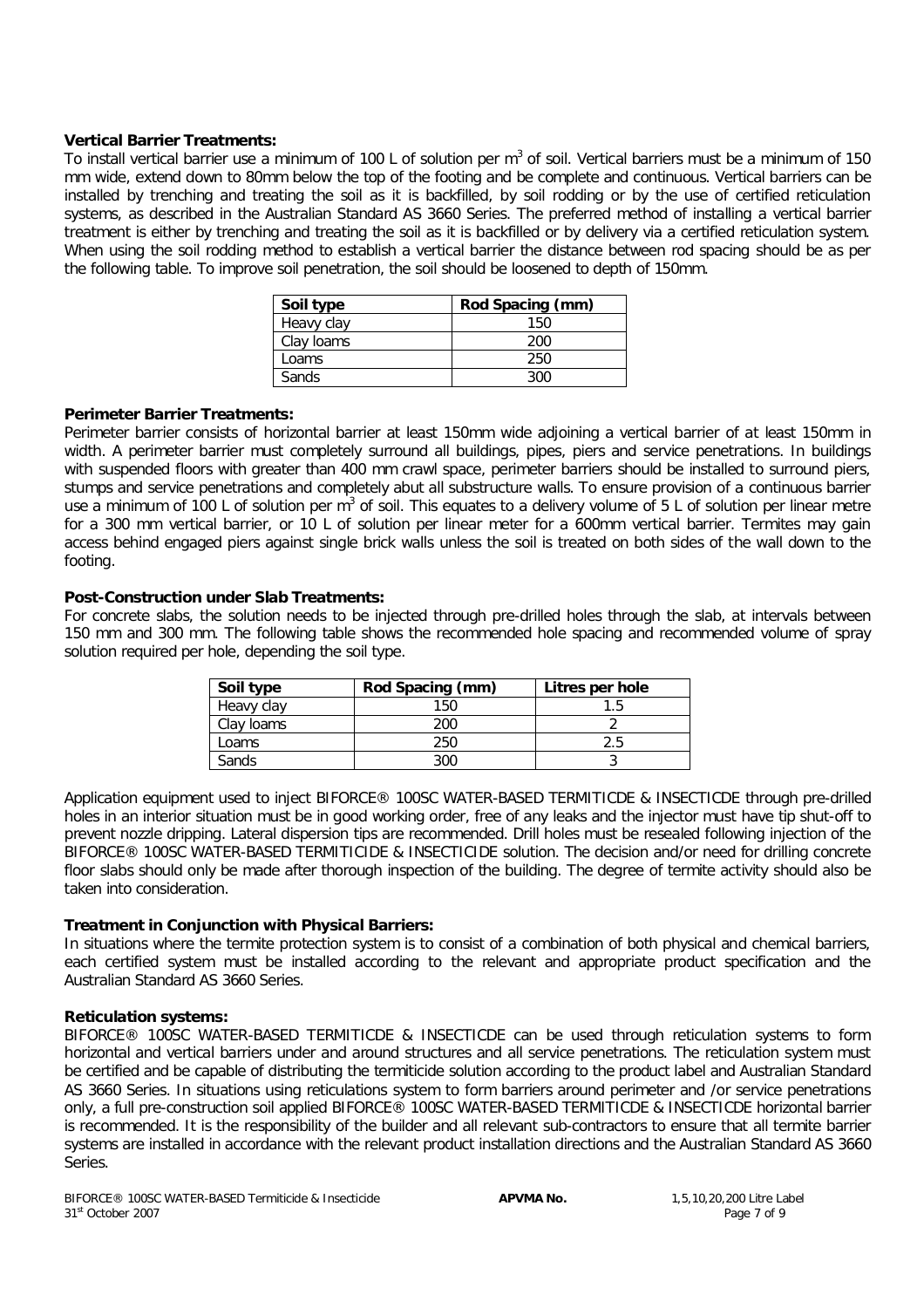## **Service Requirements:**

Service requirements are to be determined as a result of least an annual inspection by a licensed Pest Control Operator. More frequent inspections may be required in high risk termite areas. In determining the need for service, factors such as local termite pressure, breaches of the barrier and termiticide longevity should be considered.

## **Subterranean termites are on occasions capable of bridging termite barriers and therefore regular inspections, as detailed in the Australian Standard AS 4349.3 will significantly increase the probability of detection of termite activity before any damage or costly repairs are required.**

Several factors contribute longevity of the termite treatment and must be considered when evaluating the need for retreatment. The actual protection period will depend on the termite hazard, climate, soil conditions and rate of termiticide used. Refer to Table A for the expected protection periods provided.

## **PRECAUTIONS AND RE-ENTRY PERIOD**

DO NOT spray into the air or directly on humans, pets or animals. Avoid contact with food, food utensils or preparation surfaces.

### **Re-entry period**

*Pre-construction:* Re-entry - **DO NOT** allow entry into uncovered treated areas until the spray has dried. When prior entry is necessary, wear cotton overalls buttoned to the neck, wrist and elbow–length PVC, neoprene or nitrile gloves and chemical resistant footwear. Clothing must be laundered after each day's use.

*Post-Construction and urban pest control:* Re-entry **DO NOT** allow people and pets to enter treated areas until the spray has dried. When prior entry is necessary, wear cotton overalls buttoned to the neck, wrist and elbow–length PVC, neoprene or nitrile gloves and chemical resistant footwear. Clothing must be laundered after each day's use.

## **PROTECTION OF WILDLIFE, FISH, CRUSTACEANS AND THE ENVIRONMENT**

**Dangerous** to fish and aquatic organisms. DO NOT contaminate dams, rivers, streams or waterways or drains with product or used containers.

## **PROTECTION OF PETS AND LIVESTOCK**

Before spraying, remove animals and pets from the areas to be treated. Cover or remove any open food and water containers. Cover or remove fish ponds, aquariums etc before spraying.

### **STORAGE,SPILLAGE AND DISPOSAL**

Store in closed original container, in a cool, well-ventilated area away from children, animals, food and feedstuffs. DO NOT store for prolonged periods in direct sunlight. In case of spillage, confine and absorb spilled product with absorbent material such as sand, clay or cat litter. Dispose of waste as indicated below or according to the Australian Standard AS 2507 – Storage and Handling of Pesticides. DO NOT allow spilled product to enter sewers, drains, creeks or any other waterways.

**For REFILLABLE containers:** Empty contents fully into application equipment. Close all valves and return to point of supply for refill or storage.

**For 1 L, 5 L, 10L, 20 L containers:** Triple or preferably pressure rinse containers before disposal. Add rinsing to spray tank. DO NOT dispose of undiluted chemicals on-site. If recycling, replace cap and return clean containers to recycler or designated collection point. If not recycling break crush or puncture and bury empty containers in a local authority landfill. If no landfill is available, bury the containers below 500 mm in a disposal pit specifically marked and set up for this purpose clear of waterways, vegetation and tree roots. Empty containers and product should not be burnt. DO NOT bury waste or surplus product. Dispose of undiluted waste by either dilution and use according to the Directions for Use or returning to the point of purchase in the original container for controlled disposal. Dispose of diluted surplus product by using according to the Directions for Use. DO NOT re-use empty container.

## **Envirodrum Micro Matic valve (200L)**

Store the original sealed Envirodrum in cool well-ventilated areas. DO NOT store for prolonged periods in direct sunlight. DO NOT tamper with Micro Matic valve or the security seal. DO NOT contaminate the Envirodrum with water or any foreign matter. After each use of the product, please ensure that the Micro Matic coupler delivery system and hoses are disconnected, triple rinsed with clean water and drained accordingly. When the contents of the Envirodrum have been used, please return the Envirodrum to the point of purchase. The Envirodrum remains the property of Sherwood Chemicals.